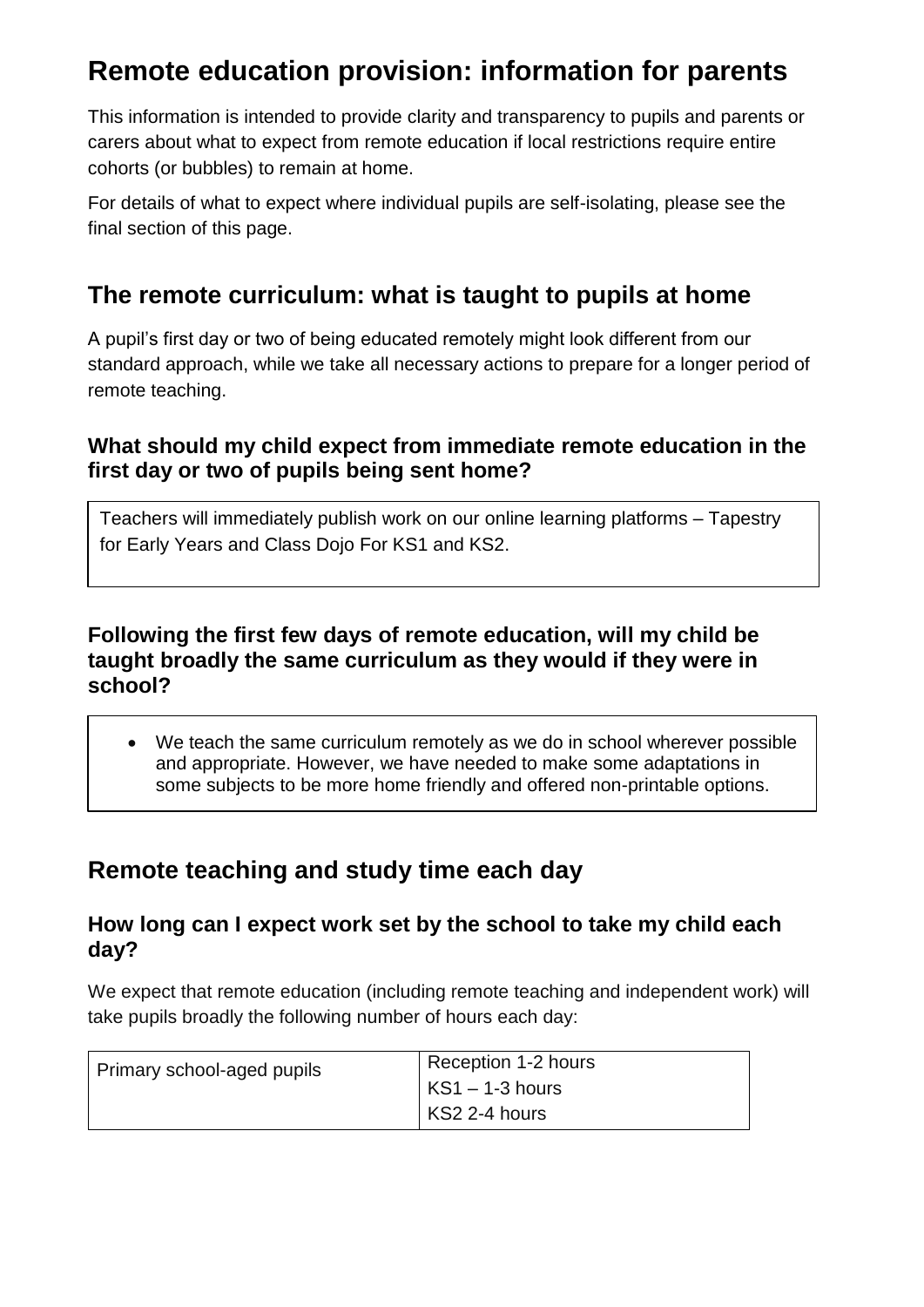## **Accessing remote education**

#### **How will my child access any online remote education you are providing?**

Early Years: Tapestry

Year 1- Year 6: Class Dojo

#### **If my child does not have digital or online access at home, how will you support them to access remote education?**

We recognise that some pupils may not have suitable online access at home. We take the following approaches to support those pupils to access remote education:

- We may be able to lend electronic devices to pupils, and parents and carers can contact the school office for more information.
- We have sent information to parents or carers regarding free internet access.
- We offer alternative resources to printed materials via the learning platforms and in some cases have sent work home.
- In the very rare case of families struggling to access the online platforms, work can be sent to office emails from a parent's mobile phone.

#### **How will my child be taught remotely?**

We use a combination of the following approaches to teach pupils remotely:

- Pre-recorded teaching (e.g. video recordings made by teachers, White Rose maths lessons, Oak National Academy lessons, BBC)
- Topic work and/or internet research activities;
- Practical activities;
- Commercially available websites supporting the teaching of specific subjects or areas, including video clips or sequences;
- Reading books pupils have at home;
- Learning packs produced by teachers;
- Live class sessions on Teams.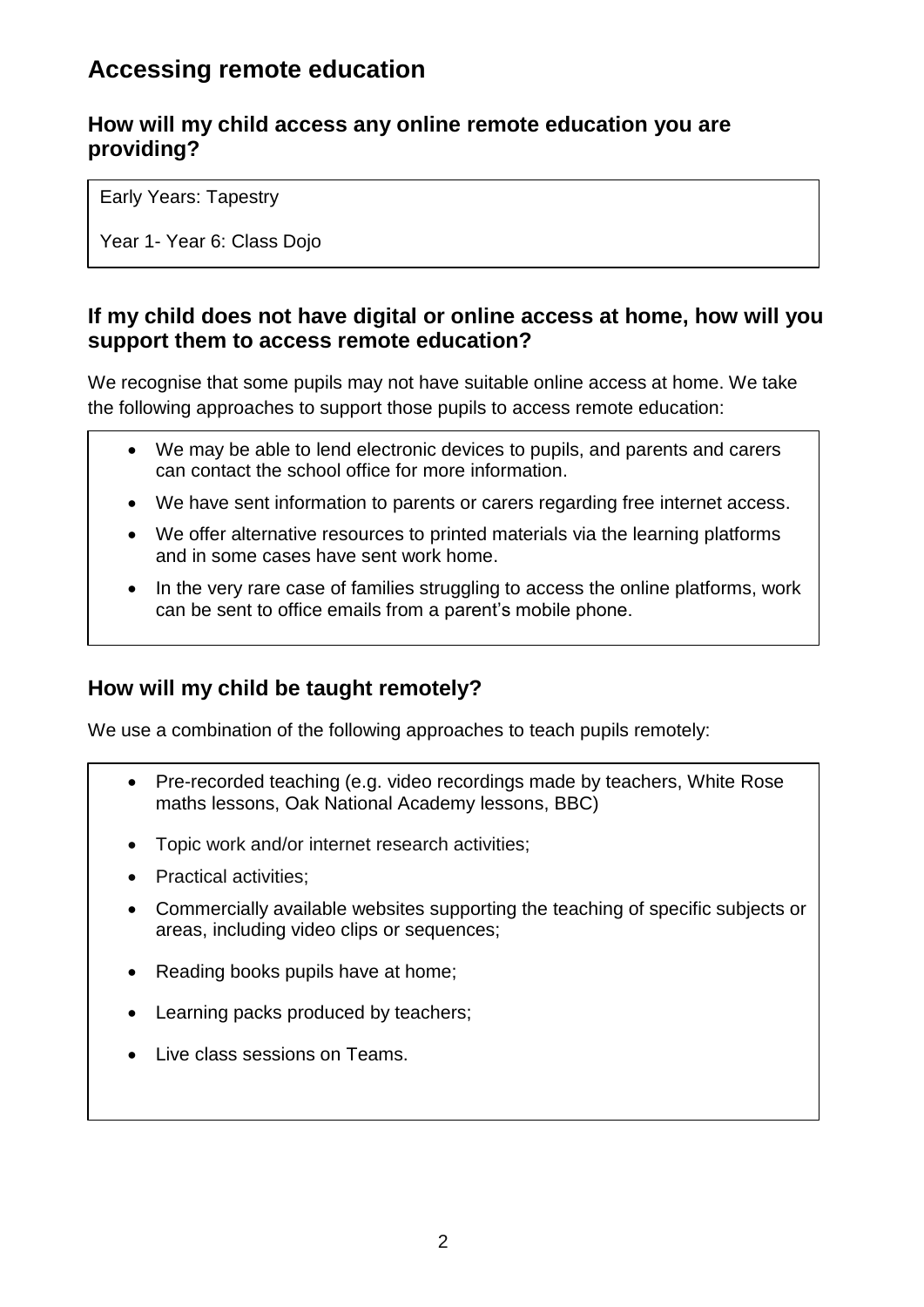## **Engagement and feedback**

#### **What are your expectations for my child's engagement and the support that we as parents and carers should provide at home?**

- Ideally we expect all pupils to engage with remote education on a daily basis.
- We expect parents and carers to support this wherever possible e.g. setting routines to support your child's education.

#### **How will you check whether my child is engaging with their work and how will I be informed if there are concerns?**

In this section, please set out briefly:

- Teachers will check pupils' engagement with remote education daily.
- If engagement is a concern expect a weekly welfare call.

#### **How will you assess my child's work and progress?**

Feedback can take many forms and may not always mean extensive written comments for individual children. For example, whole-class feedback or quizzes marked automatically via digital platforms are also valid and effective methods, amongst many others. Our approach to feeding back on pupil work is as follows:

- Pupils will receive regular feedback on the work submitted using the online platforms (whilst we aim to do this daily it may not always be possible).
- Verbal feedback in the form of a video (group).

## **Additional support for pupils with particular needs**

#### **How will you work with me to help my child who needs additional support from adults at home to access remote education?**

We recognise that some pupils, for example some pupils with special educational needs and disabilities (SEND), may not be able to access remote education without support from adults at home. We acknowledge the difficulties this may place on families, and we will work with parents and carers to support those pupils in the following ways: